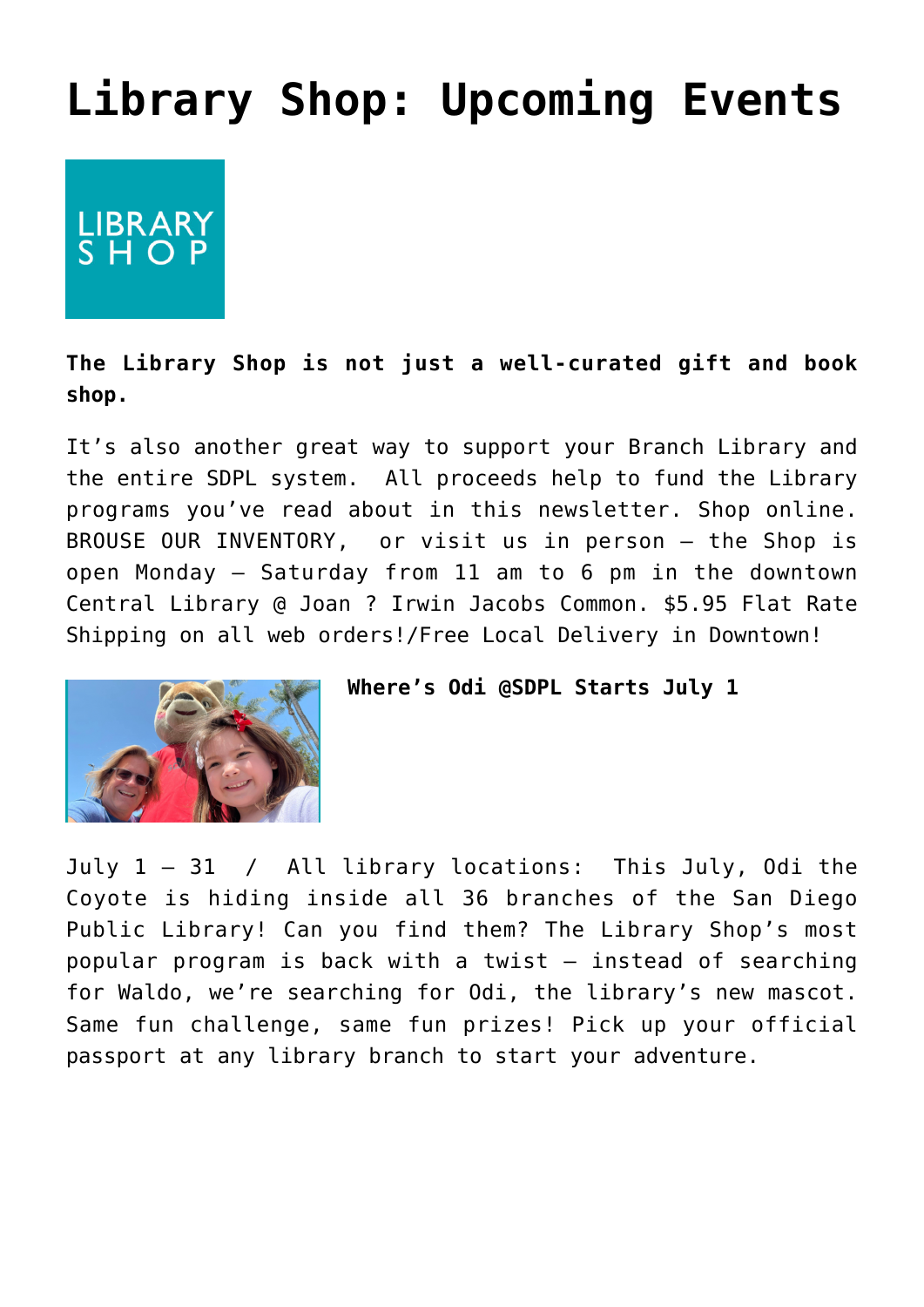*Odi's Library Day* - A Children's book, is now avai



Did you know the San Diego Public Library has written and published its own children's book? Written by **Hunter Hackett** and illustrated by SDPL's own **Anisi Baigude**, a Library Assistant at the North Clairemont Branch, *Odi's Library Day* is a bilingual board book for young readers to build a lifelong connection to libraries and books. In the story, ODI (Opportunity, Discovery, Inspiration) the Coyote visits the Central Library for the first time with their parent for a series of literary adventures. During Odi's visit they receive their first library card, attend a story time where they learn all about kites, discover the Innovation Lab and create their own kite, and finally, Odi is seen flying their kite with their story time friends with the iconic Coronado bridge in the background. Copies are available for sale at the Library's Library Shop. Please visit [libraryshopsd.org/odi](https://www.libraryshopsd.org/) All proceeds support the San Diego Public Library. You may also borrow the book from your branch library.



**The Library Shop** is a non-profit book & gift store located in the courtyard of the Downtown Central Library sponsored by the FSDPL and the SDPL Foundation. As the plans for Downtown Central Library were

being developed, space was set aside for a Library Gift/Book Shop to be located on site. It features a wide selection of well-curated books, gifts, cards, jewelry, and more. Proceeds support all 36 San Diego Public Libraries. Life-members of the Friends of the Library receive 10% off all purchases. The